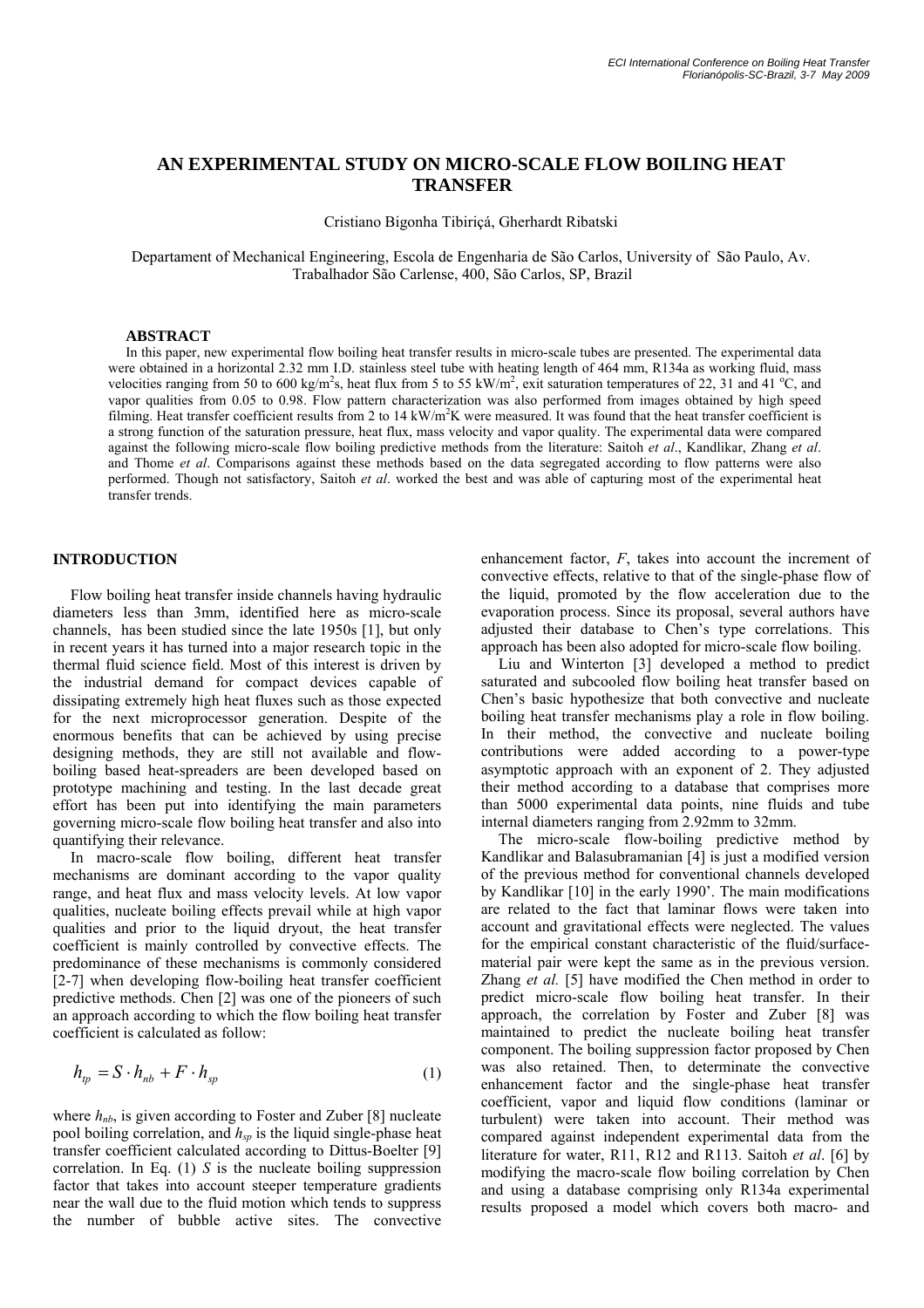micro-scale flow boiling heat transfer. In his method, emphasize was exercised in order to properly capture the tube diameter effect on the heat transfer coefficient through the Weber number. Empirical coefficients were adjusted by them based on a database consisting of tube diameters ranging from 0.51 mm to 11.0 mm. Recently, Bertsch *et al.* [7] have proposed a Chen type predictive method based only on microscale flow boiling data which includes 3899 experimental data points covering 12 fluid and hydraulic diameters ranging from 0.16 to 2.92 mm.

Thome *et al.* [11] have developed a micro-scale model that describes the heat transfer processes during the cyclic passage of elongated bubbles in a micro-scale channel. In this model, a time-averaged local heat transfer coefficient is obtained during the cyclic passage of (i) a liquid slug, (ii) an evaporating elongated bubble, and (iii) a vapor slug when present. The model includes five experimental parameters obtained by Dupont *et al.* [12] according to an experimental database with 1591 data taken from seven independent studies in the literature.

To evaluate the ability of the available methods to predict heat transfer coefficients in micro-scale channels, Tibiriçá *et al.* [13] have compared 7 heat transfer predictive methods [3- 7,11] against a database comprising 15 fluids and containing more than 2500 micro-scale flow boiling experimental data points from the literature. They found that the flow boiling heat transfer methods poorly predict the database; however, they also indicated that such result was not surprising since large discrepancies between data from different authors were observed.

Several aspects contribute for the huge discrepancies among experimental databases. Firstly, quite a large number of studies were performed in the presence of thermal instabilities which effects may affect drastically the heat transfer trends as shown by Consolini [14]. Experimental characteristics as the internal surface roughness of the channels are rarely mentioned, consequently, database comparisons are performed and heat transfer trends are suggested without an adequate knowledge of the experimental conditions. Moreover, erroneous data regression procedures are frequently adopted as shown by Ribatski *et al*. [15]. Inherent difficulties verified in conventional flow boiling heat transfer measurements are incremented in the case of microscale conditions due to the reduced scales involved. Energy balances under single-phase flow conditions and single-phase flow heat transfer measurements in order to validate the experimental apparatus are not a common practice. Finally, even when using state-of-the-art instrumentation and calibration procedures, experimental heat transfer coefficient errors, most of the time higher than ±20% [14], still play an important role in the data analyses.

In this paper, new micro-scale flow boiling heat transfer results are presented. Extreme care was exercised in order to perform accurate heat transfer coefficient measurements. Flow boiling experiments were performed for R134a in a horizontal stainless tube with and internal diameter of 2.32 mm and 464mm long. The principle heat transfer trends were identified and discussed taking into account two-phase flow visualizations. The experimental results were compared against the leading micro-scale flow boiling predictive methods.

## **EXPERIMENTS**

#### **Test apparatus and experimental procedure**

The experimental setup is comprised of refrigerant and ethylene-glycol circuits. The refrigerant circuit is shown schematically in Fig. 1. It globally comprises a micropump, to drive the working fluid through the circuit, a pre-heater, to establish the experimental conditions at the inlet of the test section, a test section, a visualization section, a condenser to condense the vapor created in the heated sections, and a reservoir. The water-glycol circuit (not shown) is intended to condense and subcool the fluid in the refrigerant circuit. The cooling effect is obtained by a 60% solution of ethylene glycol/water that operates as intermediate fluid in a system that comprises electrical heaters actuated by PID controllers, 3 water/glycol tanks, heat exchangers and a refrigeration circuit.



Figure 1. Schematic diagram of the refrigerant circuit.

In the refrigerant circuit, starting from the subcooler 1, the test fluid flows through the filter to the micropump (selflubricating without oil). Downstream the micropump, a bypass piping line containing a needle-valve is installed so that together with a frequency controller on the micropump the desired liquid flow rate can be set. There is then a Coriolis mass flow meter and the subcooler 2 to assure that the fluid entering the pre-heater is subcooled. Just upstream the preheater inlet, the enthalpy of the liquid is estimated from its temperature  $T_1$  by a 0.25mm thermocouple within the pipe and its pressure *p1* by an absolute pressure transducer. At the pre-heater, the fluid is heated up to the desired condition at the test section inlet. The pre-heater and the test section are horizontal stainless steel tubes with an internal diameter of 2.32mm and 464mm long. Both are heated by applying direct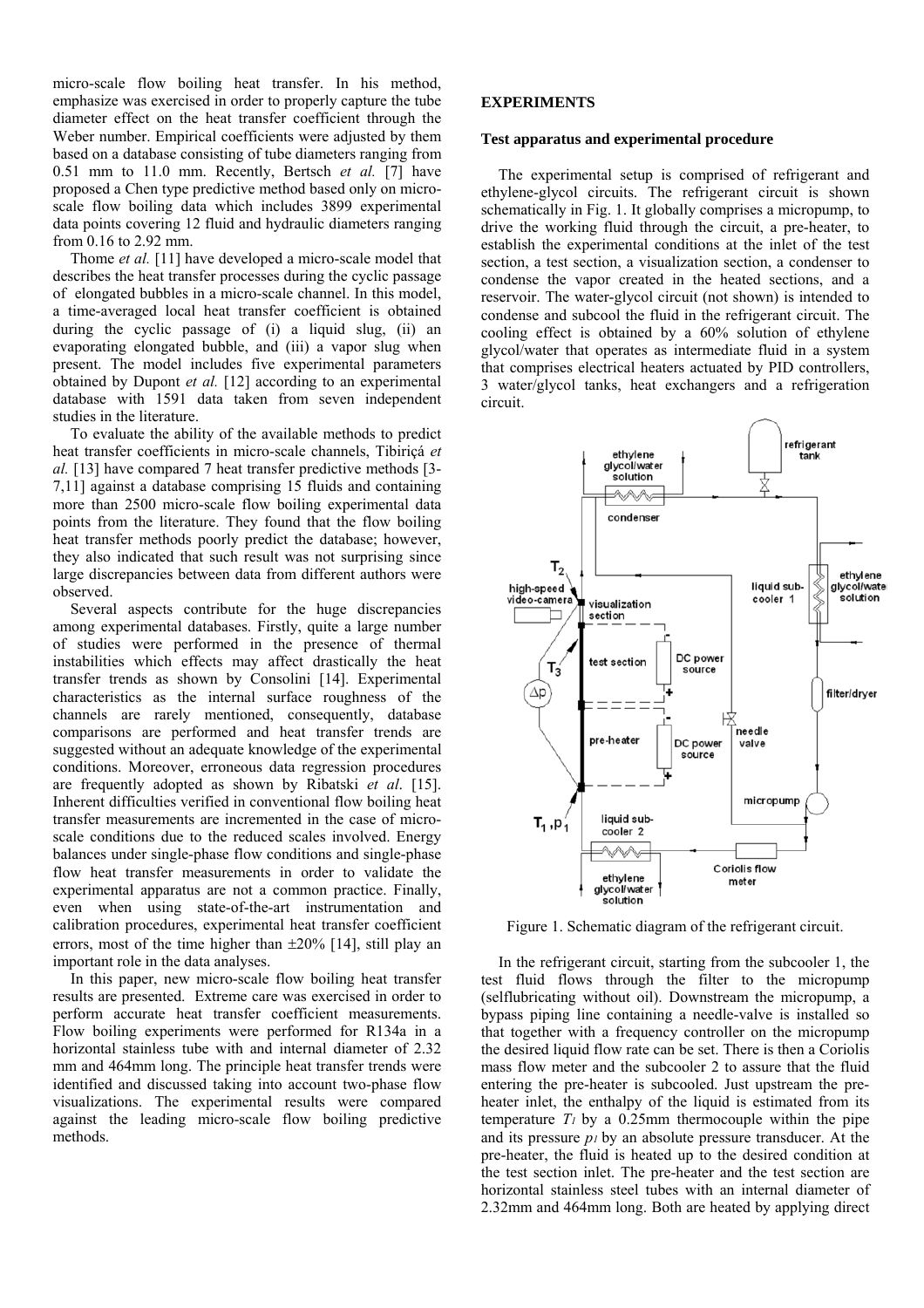DC current to their surface and are thermally insulated. Their internal surface roughness was measured in terms of the CLA arithmetic average, *Ra*, and a value of 0.33μm was found. The power is supplied to the pre-heater and the test section by two independent DC power sources controlled from the data acquisition system. The visualization section is a horizontal fused silica tube with an inner diameter of 2.1mm, a length of 85mm, and is located just downstream to the test section. The pre-heater, the test section and the flow visualization section are connected through junctions made of electrical insulation material and specially designed and machined in such way to match up their ends and keep a smooth and continuous internal surface. Once the liquid leaves the visualization section its temperature  $T_2$  is determined from a 0.25mm thermocouple within the pipe. The corresponding absolute pressure is estimated from a differential pressure transducer that gives the total pressure drop between the pre-heater inlet and the flow visualization section outlet, *Δp*. Then, the working fluid is directed to the tube-in-tube type heat exchanger where it is condensed and subcooled by exchanging heat with the anti freezing ethylene glycol aqueous solution. The refrigerant tank containing a serpentine coil operates as a reservoir of the working fluid and is used to control the saturation pressure in the refrigerant circuit. The saturation pressure is set by acting on the temperature of the anti freezing ethylene glycol aqueous solution that flows through the serpentine coil within the tank.

Wall temperatures are measured through 0.25mm type K thermocouples fixed along the test section. Rubber o-rings having an internal diameter smaller than the test section are used to fix the thermocouples on the surface by pressuring them against the tube wall. At each measuring cross-section, the surface temperature is read at three locations, 90° spaced, from the bottom to the top of the tube, as indicated in Fig. 2.



Figure 2. Details of the test section and thermocouples positioning along its surface.

The experiments were conducted first by setting the temperature in the refrigerant tank. This temperature is kept almost constant by a thermal-controller system. Once established the saturation pressure in the refrigerant circuit by controlling the temperature in the refrigerant tank, the mass velocity was set through a frequency controller acting on the micropump. Then, the desired experimental heat flux is imposed to the test section and by varying the power supplied to the pre-heater, experimental results for distinct vapor qualities, keeping the remaining parameters fixed, are obtained. Tests were conducted by gradually increasing the heat flux up. The datum points were logged only under steady-state conditions which were characterized by temperature measurement variations within 0.3K during at least 2 minutes.

During the thermocouple calibrations and the experimental campaign, the room containing the test facility had its temperature maintained about  $22^{\circ}$ C. Such a procedure was adopted in order to minimize possible effects of the room temperature variation on the measurements accuracy.

#### **Data reduction**

Heat transfer coefficient. Local heat transfer coefficients are calculated according to the Newton's cooling law as follow:

$$
h_{local} = \frac{q}{T_w - T_{sat}(z)}
$$
 (2)

where  $T_w$  is the surface temperature of the inner tube wall estimated according to the Fourier's law based on the outer wall temperature measurements, and assuming both onedimensional conduction and adiabatic external surface.  $T_{sat}$  is the local saturation temperature of the refrigerant. To estimate this temperature, firstly, based on the heat flux and on the measured temperature and pressure at the pre-heater inlet, the subcooled region length, the single-phase pressure drop over its length, and the saturation temperature at the beginning of the saturated region were calculated by solving simultaneously an equation of state relating  $p_{sat}$  and  $T_{sat}$  plus energy balance and single-phase pressure drop equations. The overall pressure drop over the saturated region is then determined by subtracting the single-phase pressure drop from the measured total pressure drop, *Δp*. After that, a constant pressure drop gradient given by the ratio of the overall pressure drop over the saturated region and its length is assumed from the beginning of the saturated region until the end of the flow visualization section. After that,  $T_{sat}$  is calculated from the estimated local saturation pressure. The heat flux, *q*, is calculated as the ratio between the electrical power supplied to the test section and its internal area based on the heated length. The electrical power is given by the product between the electrical current and the voltage supplied by the DC power sources.

The perimeter-average heat transfer coefficient at each cross-section is calculated as follow:

$$
\overline{h(z)} = \frac{h_{top}(z) + 2 \cdot h_{middle}(z) + h_{bottom}(z)}{4} \tag{3}
$$

Vapor quality. The local vapor quality,  $x(z)$  is obtained from energy balances over the pre-heater and the test section.

#### **Experimental validation and uncertainties**

Compressible volume instabilities also termed in the literature by "explosive boiling" (as in [16]) are a common phenomenon in micro-scale flow boiling. These instabilities can promote severe pressure and temperature oscillations in the flow and seems related to some of discrepancies observed when comparing experimental results from different authors (see Consolini *et al*. [17]). During the present experimental campaign, such instabilities were not observed and the fluctuations of the fluid temperature and pressure were within the uncertainty range of their measurements.

Single-phase flow experiments were performed in order to assure the accuracy of the estimated vapor quality and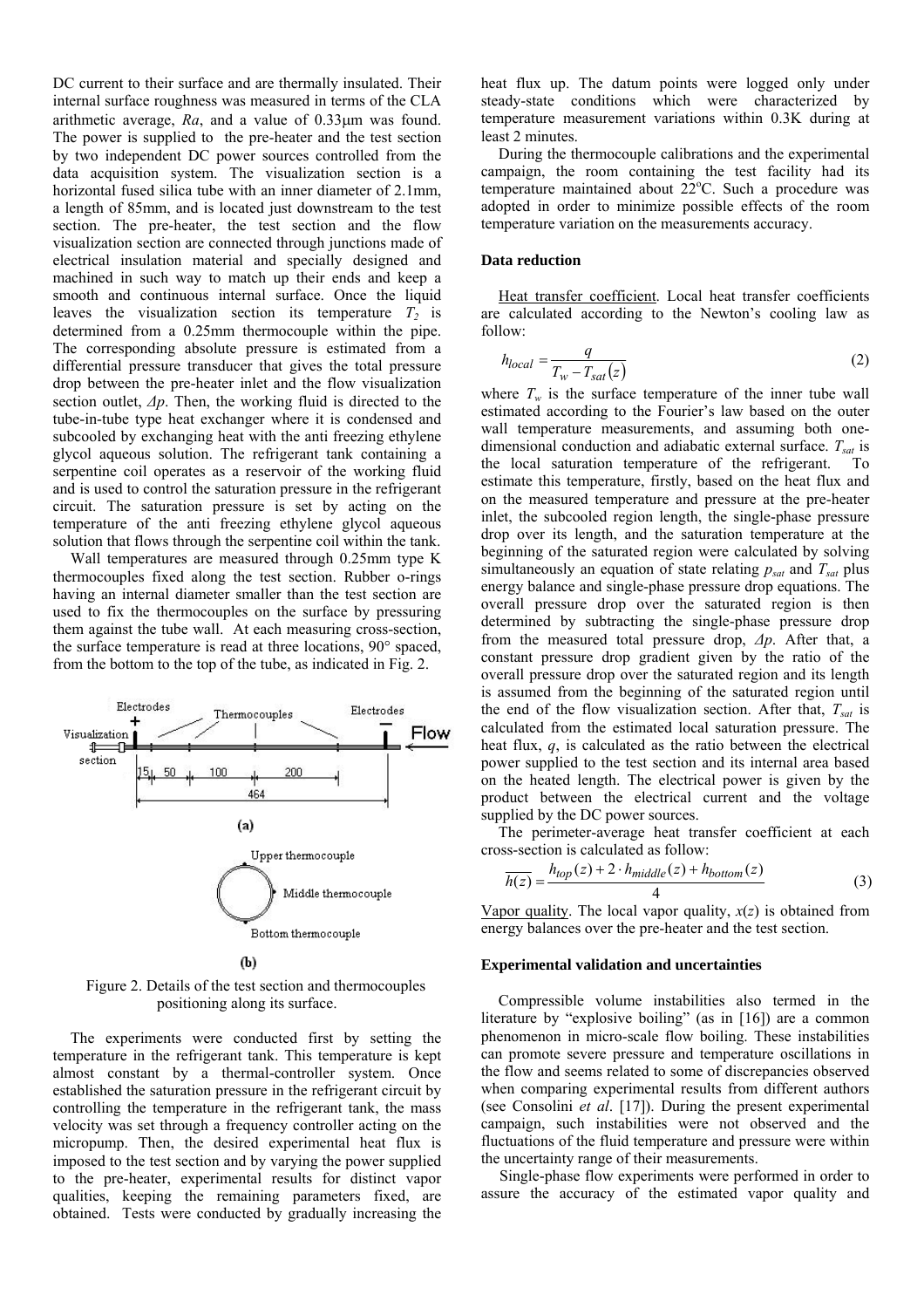evaluate the effective rate of heat transferred to the single phase refrigerant, *(*Δ*E/E)*, defined as follow:

$$
\left(\Delta E / \mathcal{E}\right) = \frac{\left(\left[\left(\pi D^2\right) / 4\right] G(i_{out} - i_{in})\right)}{P_1 + P_2} \tag{8}
$$

where  $i_{in}$  and  $i_{out}$  are the refrigerant enthalpies estimated at the pre-heater inlet and just downstream the visualization section, respectively.

As one can see in Fig. 3, the heat losses decrease with increasing the mass velocity with an effective rate of heat transferred to the refrigerant lower than 10% for  $G \ge 100$ kg/m<sup>2</sup>s and than 5% for  $G \ge 400$ kg/m<sup>2</sup>s. Reasonable heat losses are observed for  $G=50 \text{kg/m}^2 \text{s}$ .



Figure 3. Evaluation of the effective rate of heat transferred to the single-phase flow refrigerant.

Temperature measurements were calibrated and the temperature uncertainty evaluated according to the procedure suggested by Abernethy and Thompson [18]. Accounting for all instrument errors, uncertainties for the calculated parameter were estimated using the method of sequential perturbation according to Moffat [19]. The experimental uncertainties associated with the sensors and calculated parameters are listed in Table 1. The experimental heat transfer coefficient error was always less than 30% with an average absolute error of 8.5% calculated based on the total of 2508 experimental data points obtained in this study.

In order to evaluate the accuracy of the measurements and validate the flow boiling results, single-phase heat transfer and pressure drop experiments were also performed and compared against the results provided by Gnielinski [20] and Petukhov [21] correlations, respectively. Figure 4 shows that the measured single-phase heat transfer coefficients agree reasonably well with those predicted by the correlation. Though not shown in this paper, good agreement was also obtained when comparing measured pressure drops against the predicted results.

Table 1. Uncertainty of measured and calculated parameters.

| Parameter | Uncertainty<br>Parameter |       | Uncertainty |  |
|-----------|--------------------------|-------|-------------|--|
|           | $20 \mu m$               |       | $4.5$ kPa   |  |
|           | mm                       |       | 150 Pa      |  |
|           | $0.8\%$                  | P, P, | 0.88%       |  |
|           | $<$ 30%                  |       | 0.15 °C     |  |
|           | $<$ 5%                   |       |             |  |

To double-check the measurements performed in this study, a comparison against previous flow boiling data from the literature under conditions somewhat similar to those in the present work is displayed in Fig. 9. In this figure, it is observed that the present data agree reasonably well with those by Yan and Lin [22]. These authors performed their experiments for R134a in a multi micro-channel test section composed by circular channels with internal diameters of 2.0mm.



Figure 4. Comparison between the experimental singlephase heat transfer coefficient and the values predicted by Gnielinski [20] correlation ( $T_{exit} = 40^{\circ}$ C).



against data from the literature [22]  $(G=200 \text{ kg/s.m}^2)$ ,  $q=5\text{kW/K.m}^2$ ,  $T_{sat}=31^\circ\text{C}$ 

### **RESULTS**

### **Heat transfer coefficient along the tube perimeter**

Figure 5 shows the effect of the vapor quality on the heat transfer coefficient along the perimeter of the test section. Heat transfer coefficient measurements on the top, middle and bottom of the test tube for the thermocouples located 15mm far from the end of the heated region of the test section are displayed. Figure 5 also shows two-phase flow images corresponding to the heat transfer measurements. These images were obtained by high speed filming at the visualization section located just 50mm downstream the heat transfer measurements. According to this figure, stratification effects are present and a thicker liquid film is observed in the tube bottom region. This behavior affects the heat transfer coefficient as follow: (i) for vapor qualities up to 0.85, the heat transfer coefficient increases in the upward direction along the tube perimeter. This result is related to the lower thermal resistance in the upper part of the tube since the liquid film thickness decreases upwards as displayed in the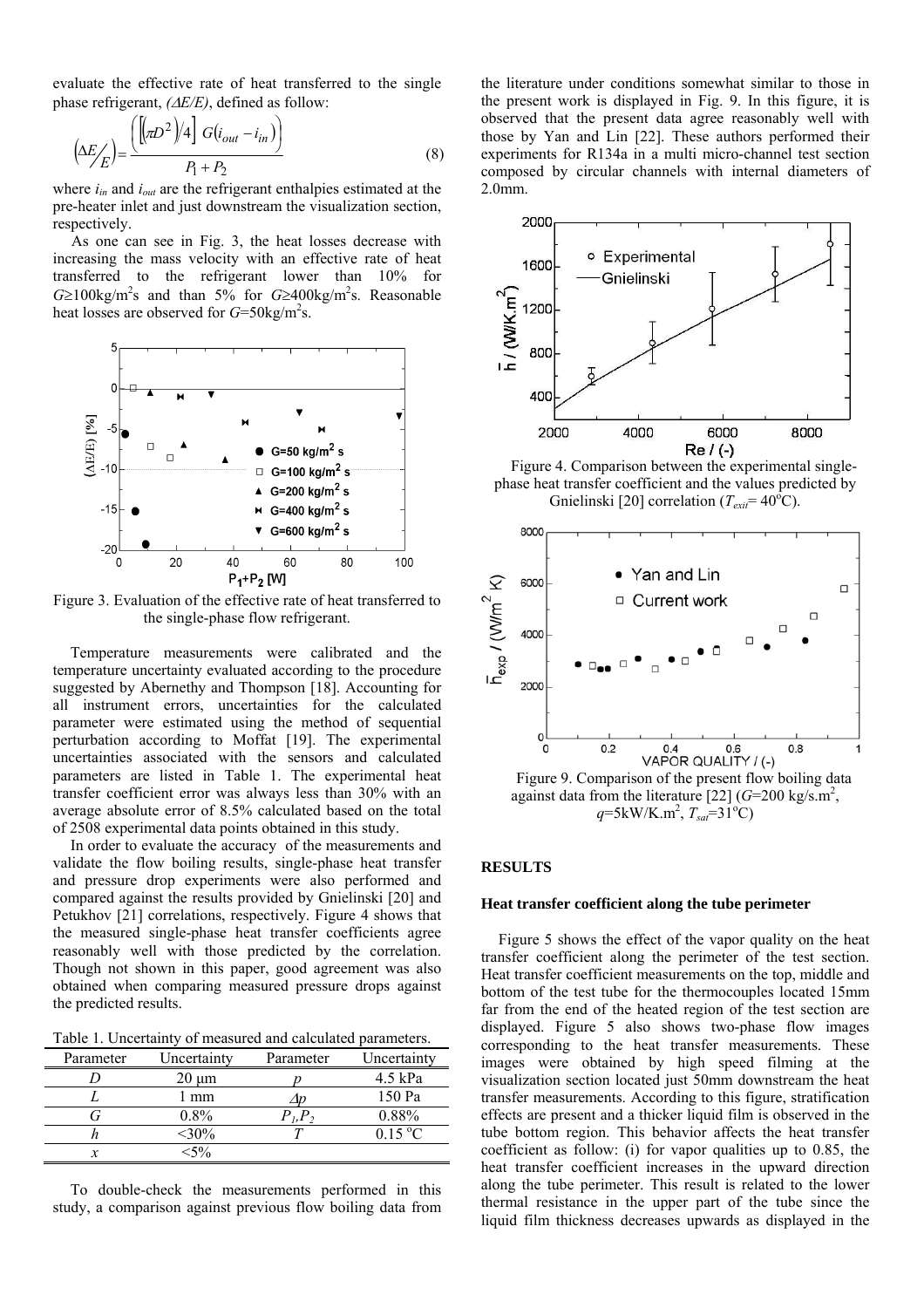two-phase flow images; (ii) for vapor qualities higher than 0.85, the heat transfer coefficient decreases in the upward direction. Such a behavior permit infers the occurrence of a progressive surface dryout initiating from the upper part of tube with increasing vapor quality. It is important to highlight the fact that stratified flows were not detected during the current experimental campaign [23].



Figure 5. Heat transfer coefficient distribution along the tube perimeter and the corresponding two-phase flow images  $(G=100 \text{ kg/m}^2\text{s}, q=5 \text{kW/m}^2, T_{sat}=22^{\circ}\text{C}).$ 

#### **Parametric analyses of the experimental results**

In this item, a parametric investigation of the effect of the experimental variables on the heat transfer coefficient is presented. In this analysis, only perimeter-average heat transfer coefficients defined according to Eq. (3) are considered.

Mass velocity. Figure 6 illustrates the effect of the mass velocity on the heat transfer coefficient for different heat flux levels and a saturation temperature of 31°C. According to this figure, in general, the heat transfer coefficient increases with increasing mass velocity. This effect becomes more pronounced as the vapor quality increases. Distinct heat transfer behaviors with increasing vapor quality are observed according to a mass velocity threshold of 200kg/m<sup>2</sup>s. For mass velocities higher than this threshold, the heat transfer coefficient increases with vapor quality until vapor qualities values up to 90% while for mass velocities lower than  $200\text{kg/m}^2$ s the heat transfer coefficient presents a premature and smooth decrease with increasing vapor quality. The effects of mass velocity on the heat transfer behaviors are maintained independent of the heat flux level. A mass velocity threshold defining different heat transfer trends with vapor quality were also observed by Saitoh *et al*. [24] for his experimental data in a 3mm ID tube.

Saturation temperature. Figure 7 displays the effects of the saturation temperature on the heat transfer coefficient for different experimental conditions. It can be noted that in general the heat transfer coefficient increases with increasing saturation temperature. Such behavior is more pronounced at low vapor qualities and mass velocities and becomes almost negligible at high mass velocities and vapor qualities. These results are qualitatively in agreement with those data obtained for flow boiling in macro-scale channels. Thus, it is not surprising that macro-scale heat transfer prediction approaches as the one proposed by Chen [2] are adopted for micro-scale flow boiling and some of them seems work satisfactorily under such conditions when compared against its own database.



Figure 6. Illustration of the effect of the mass velocity on the heat transfer coefficient for different hat fluxes and  $T_{\text{sat}} = 31^{\circ}$ C. (a)  $q = 5 \text{kW/m}^2$ ; (b)  $q = 15 \text{kW/m}^2$ ; (c)  $q = 25 \text{kW/m}^2$ .

Heat flux. According to Figure 8, except for some of the results at vapor qualities higher than 0.9, the heat transfer coefficient increases with heat flux independently of the mass velocity range. Such behavior differs from that observed in macro-scale channels according to which the heat transfer coefficient increases with increasing the heat flux but only at low vapor qualities and mass velocities. Additionally, this behavior is related to the fact that nucleate boiling has been suggested as the dominant heat transfer mechanism in microscale channels. This statement comes from a misconception that an evaporation process dependent on the heat flux necessarily means that nucleate boiling is the controlling mechanism. Thome *et al*. [11], for elongated bubble flow, and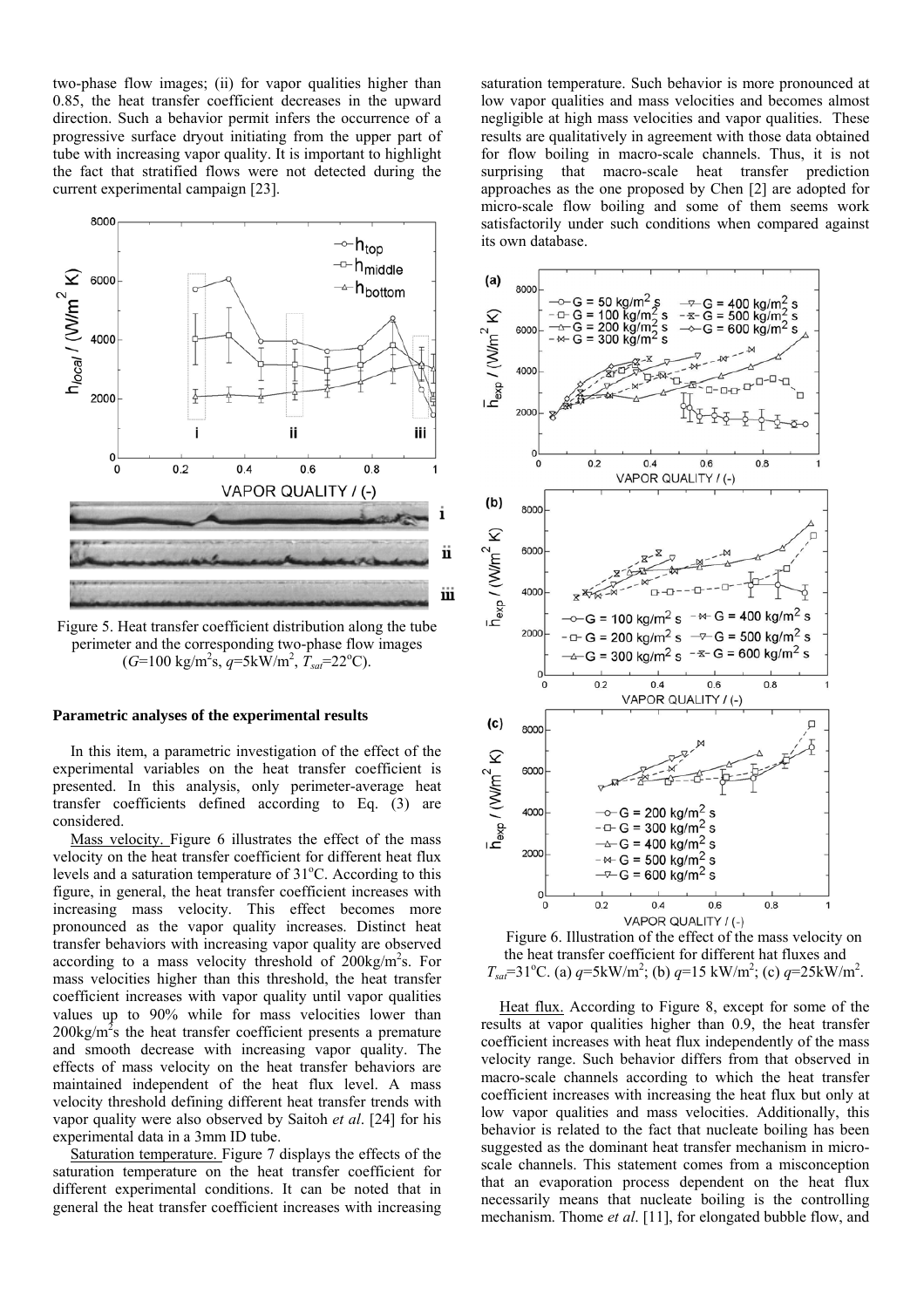Mudawar *et al*. [25] for annular flow, have shown that the evaporation of a thin liquid film can also result that the heat transfer coefficient increases with heat flux.

and, under this condition, saturated flow boiling conditions, the focus of this study, are not assured due to the vapor quality uncertainties. Bubbly flows are also expected at mass velocities higher than  $700 \text{kg/m}^2$ s, however such high flow rates are not achievable by the current experimental setup.



Figure 7. Illustration of the effect of the saturation temperature on the heat transfer coefficient. (a) G=100 kg/m<sup>2</sup>s; q=5 kW/m<sup>2</sup> (b) G=300 kg/m<sup>2</sup>s; q=15 kW/m<sup>2</sup> (c) G=600 kg/m<sup>2</sup>s<sup>3</sup> q=5 kW/m<sup>2</sup>

### **Comparison of the experimental data and the prediction methods**

In order to evaluate the capability of the current flow boiling prediction methods to predict the present database, a comparison between the experimental data and six flow boiling heat transfer prediction methods [3-7,11] was performed. This comparison includes both macro- and microscale methods and a total of 2508 experimental data points with 627 of them having their flow pattern identified by high speed filming. The predictive methods are evaluated according to two criteria: the fraction of data predicted to within  $\pm 30\%$ ,  $\lambda$ , and the mean absolute error,  $\varepsilon$ .

Table 2 depicts the statistical comparisons of the methods for the overall database and also comparisons for the data segregated according to each flow pattern. Bubbly flows are not considered since they were observed only for calculated thermodynamic equilibrium vapor quality just above zero



Figure 8. Illustration of the effect of the heat flux on the heat transfer coefficient for  $T_{sat} = 22^{\circ}$ C. (a) G=200 kg/m<sup>2</sup>s; (b) G=400 kg/m<sup>2</sup>s; (c) G=600 kg/m<sup>2</sup>s

According to Table 2, Saitoh *et al.* [6] method worked the best when compared against the overall database. This result may be related to the fact that the empirical constants in their method were adjusted based solely on R134a data and for internal tube diameters ranging from 0.5mm to 11mm, so, coinciding with the experimental conditions of the present study. Saitoh *et al.* [6] method is also ranked as the best to predict flow boiling heat transfer under annular flow conditions. Bertsch *et al.* [7] provided the best heat transfer predictions for churn and elongated bubble flows.

A good predictive method should not be only statistically accurate, but should also be able of capturing the main trends of the experimental results. Taking it into account, Fig. 11 displays the evolution of the heat transfer coefficients vs. vapor quality in comparison to the heat transfer predictive methods for different experimental conditions. The heat transfer peak at low vapor qualities indicated by the 3-Zone model [11] seems to occur according to the experimental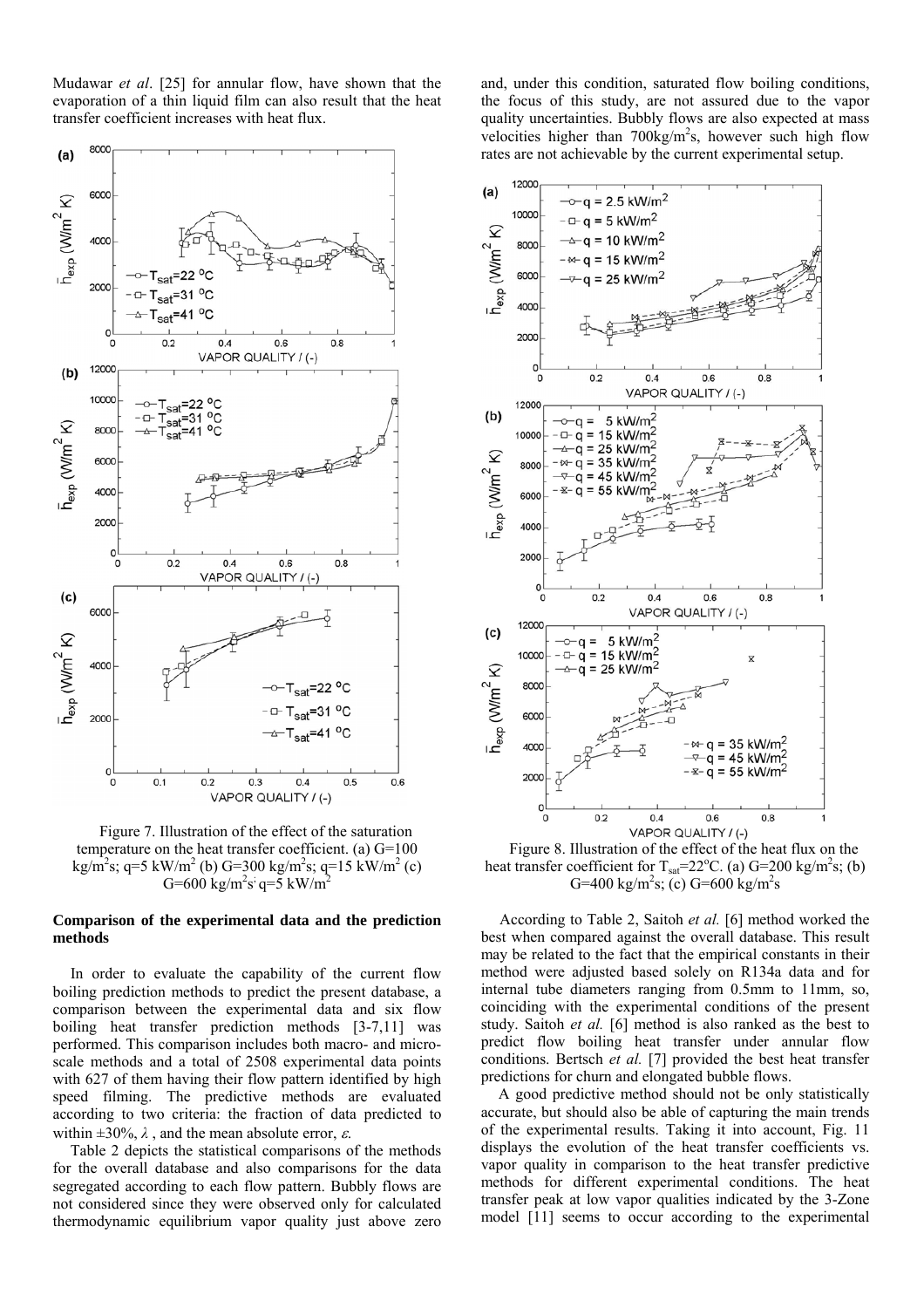results only in Fig. 11d containing the data obtained for the highest heat flux and mass velocity. Higher experimental heat transfer coefficients at lower vapor qualities are also displayed in Fig. 11b for  $G=50 \text{kg/m}^2\text{s}$ , however, the heat transfer coefficient falloff with increasing mass velocity is much steeper than the one indicated by the 3-Zone model. Saitoh *et al*. [6] is the unique method predicting reasonably well the increase of the heat transfer coefficient with vapor quality at high vapor qualities that is displayed in Figs. 11b and 11c. The heat transfer coefficient discontinuities provided by Saitoh *et al*. [6] method are related to transitions from turbulent to laminar flow. The flow transition is based on the liquid Reynolds number and affects the convective heat transfer parcel of his method.

Table 2. Comparison between heat transfer prediction methods and the experimental database.

|                                                       |    |                  | <b>PREDICTIVE METHOD</b> |           |                  |                 |                    |
|-------------------------------------------------------|----|------------------|--------------------------|-----------|------------------|-----------------|--------------------|
| Flow<br>pattern<br>$(n^{\circ}$ of<br>data<br>points) |    | U<br>Zhang<br>d. | Thome <i>et</i><br>d.    | Kandlikar | Liu<br>Winterton | Saitoh et<br>d. | Bertscha<br>et al. |
| Elongated<br>bubbles<br>(26)                          | ε  | 97.1             | 51.1                     | 62.9      | 58.9             | 47.1            | 37.8               |
|                                                       | λ  | 26.9             | 30.8                     | 23.1      | 7.7              | 26.9            | 38.5               |
| Churn<br>(63)                                         | ε  | 70.0             | 36.5                     | 62.0      | 39.8             | 36.7            | 25.4               |
|                                                       | λ  | 27.0             | 46.0                     | 19.0      | 52.4             | 52.4            | 81.0               |
| Annular<br>(538)                                      | ε  | 48.0             | 29.1                     | 39.9      | 39.5             | 22.5            | 25.0               |
|                                                       | λ  | 40.0             | 58.6                     | 37.9      | 46.3             | 75.8            | 74.3               |
| Overall<br>database<br>(2508)                         | £. | 50.7             | 32.5                     | 43.1      | 40.7             | 23.7            | 36.8               |
|                                                       | λ  | 41.2             | 51.1                     | 35.6      | 43.3             | 73.5            | 56.3               |

## **CONCLUSION**

New accurate micro-scale flow boiling heat transfer data for R134a in a 2.32mm circular tube were obtained and presented. The experimental data was parametrically analyzed and compared against predictive methods. The conclusions can be summarized as:

- 1. Flow stratification was visualized and local wall temperature measurements revealed its effect on the circumferential variation of the heat transfer coefficient along the tube perimeter.
- 2. Generally speaking, the heat transfer coefficient increases with heat flux, mass velocity and saturation temperature. Distinct heat transfer behaviors with increasing vapor quality are observed according to a mass velocity threshold of 200 kg/m<sup>2</sup>s.
- 3. The predictive method proposed by Saitoh *et al.* [6] worked the best and captured accurately the fact that under certain heat flux and mass velocity conditions the heat transfer coefficient increases with vapor quality at high vapor qualities.



Figure 11. Heat transfer coefficient evolution with vapor quality according to the experimental data and predictive methods.

### **Acknowledgment**

The authors gratefully acknowledge the financial support under contract numbers 05/60031-0, 06/52089-1 and 07/53950-5 given by FAPESP (The State of São Paulo Research Foundation, Brazil). The technical support given to this investigation by Mr. José Roberto Bogni is also appreciated and deeply recognized.